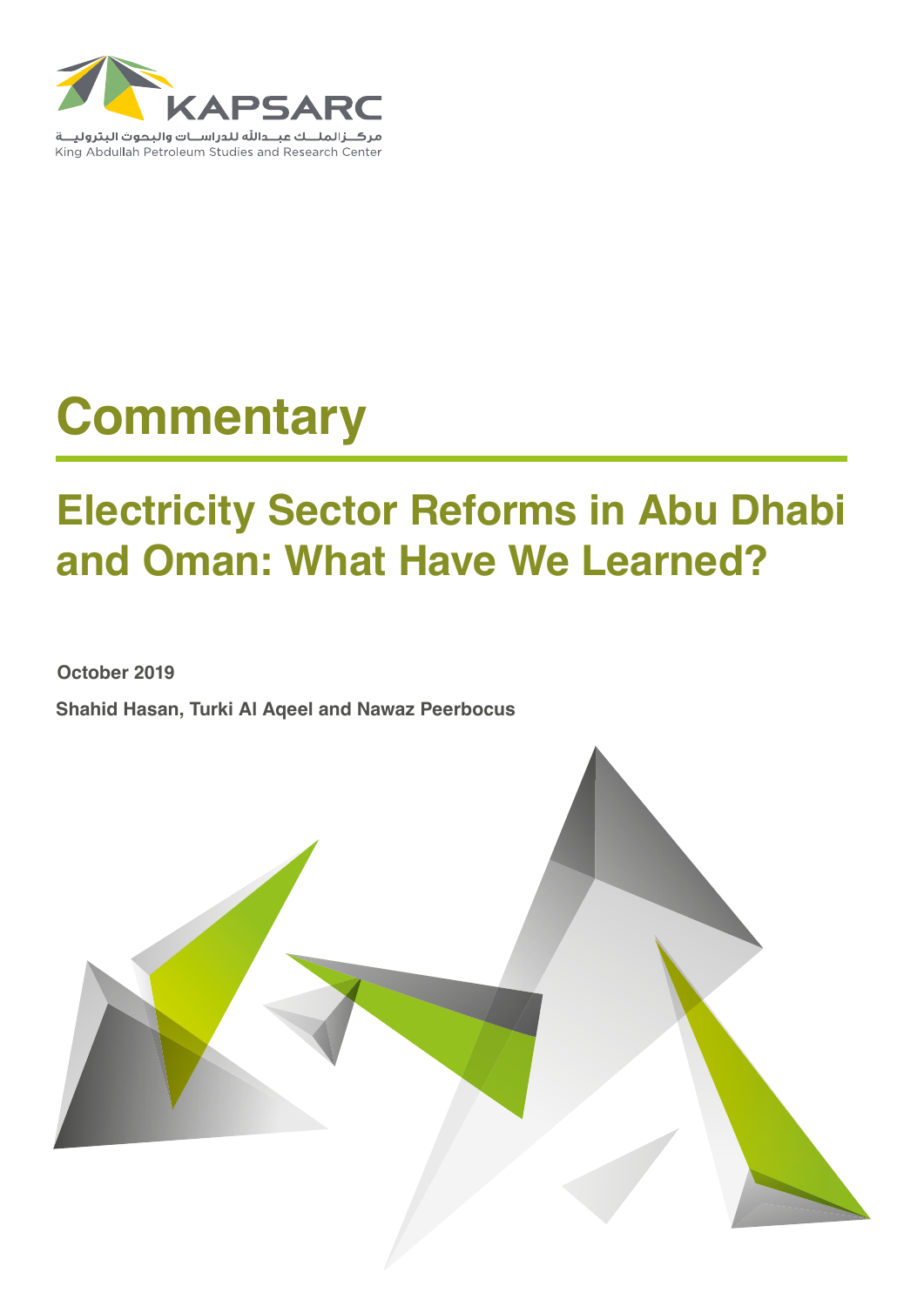## **Key reform milestones**



#### **Drivers for electricity reform**

Chile was the first country to reform its electricity sector. The reform program was first mooted when Chile's National Energy Commission was established in 1978; it took off with the enactment of the country's Electricity Sector Law in 1982. This law is still cited as landmark legislation in the electricity industry. Since then, many countries have implemented reforms to revamp their electricity sectors, such as the unbundling, privatization and independent regulation in England and Wales in 1989. While micro-objectives may differ from country to country, the overall goals of electricity sector reforms have been to create financially stable industries, improve their efficiency and competitiveness, and make industry conditions conducive for private sector participation.

Reforms in Europe were pushed through the European Union's (EU's) directives on common rules for internal (EU member countries') electricity markets. The expected welfare benefits of developing and integrating internal electricity markets drove these reforms. The EU's first Directive in 1996 encouraged member states to progressively unbundle and liberalize their electricity markets. However, the approach provided some degree of freedom and discretion to EU countries in how they reformed their electricity sectors. The second EU Directive in 2003 and the third in 2007 further strengthened the EU's energy policy objectives and accelerated the transition toward a pan-European integrated electricity market. Economic integration among Gulf Cooperation Council (GCC) countries was one of the basic objectives outlined in the GCC Charter of 1981. However, it required a clear articulation of the need and associated benefits of integrating national electricity (or energy) markets. In the absence of GCC-wide energy policy objectives (similar to the EU's pan-European goals), reforming the electricity sectors of GCC countries are sovereign decisions.

Unlike in developed countries, reforms in developing countries are mostly driven by recurring electricity shortages, poor access, and the inability of their vertically integrated electricity supply industries, often state-owned, to add the needed generation capacity and support grid expansions. In several cases, multilateral organizations and other international financial institutions included the implementation of reforms as a precondition for giving any financial assistance to electricity sectors. This was not the case in GCC jurisdictions. As the electricity infrastructure of fossil fuelbased economies in the Gulf region was largely funded by their respective governments, developing Abu Dhabi and Oman's electricity sector, for example, was less reliant on external borrowing. Moreover, both these jurisdictions had adequate generation capacity when electricity reforms were pushed through.

Oman's economy expanded significantly during the 1980s and 1990s due to its growing petroleum and service sectors. From 1980-2000, its electricity demand increased by an average of 11.23% annually. Abu Dhabi's rising population and its growing economy were the main factors for the increase in the emirate's peak demand. Oman and Abu Dhabi's rapidly rising electricity demand required more investment in their generation capacities, and both administrations realized the need to engage the private sector in developing their electricity industries. However, the need for efficiency improvements through competition, private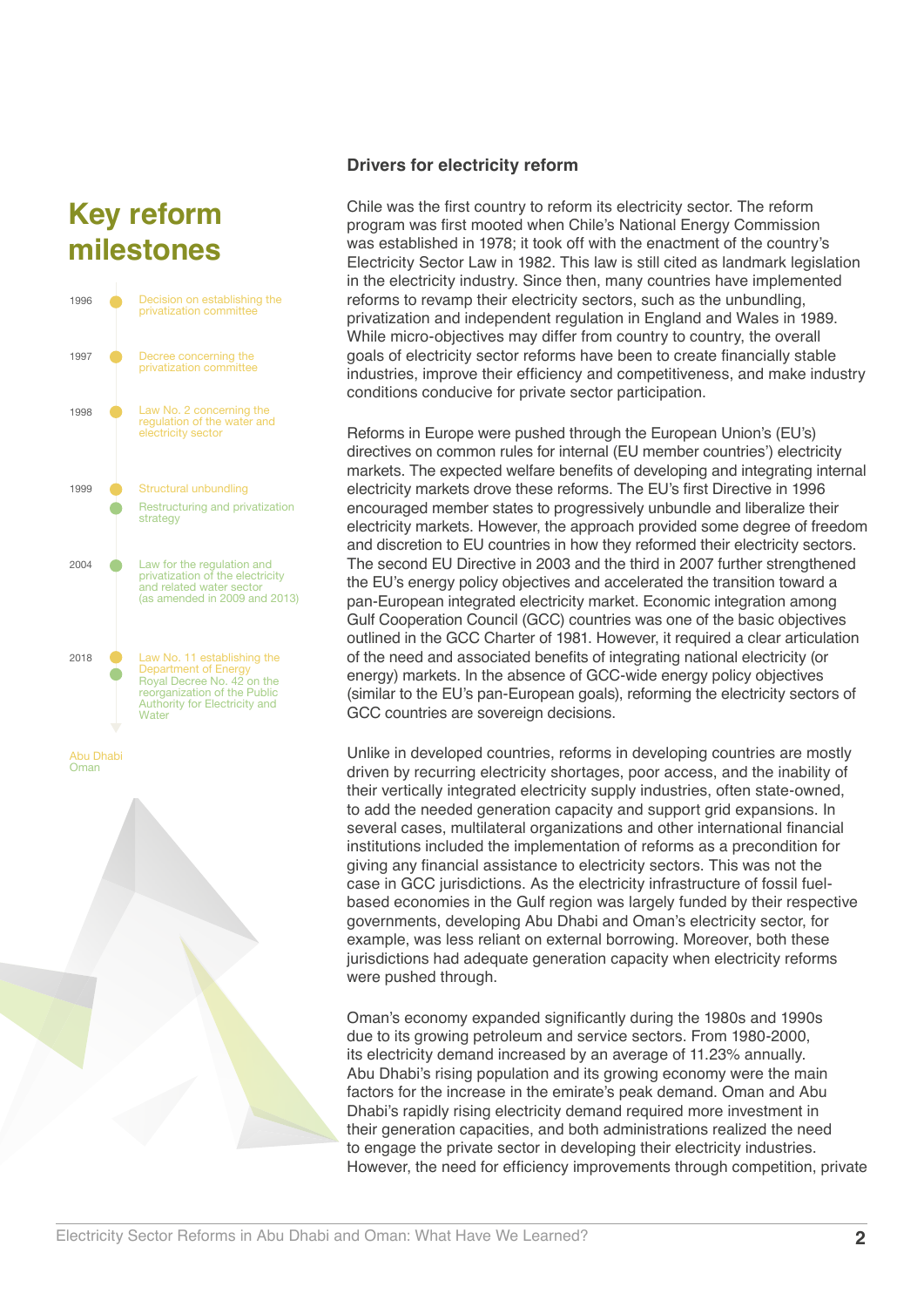sector participation and independent regulation was an equal, if not more important, driver. Oman also intended to provide more transparency around the design and allocation of its electricity subsidies through sector reforms.

Policymakers in both territories expected private sector participation would reduce the burden on them to fund the development of their respective power sectors and bring in more expertise. This, in turn, would lead to improvements in the quality of services, better resource utilization and reductions in the per unit cost of electricity supply. Thus, the decision to restructure the electricity sectors in Oman and Abu Dhabi was driven by three key objectives – to enhance competition and efficiency, to increase transparency and accountability in business operations, and to strengthen the governance and regulation of the sector. Abu Dhabi and Oman introduced electricity reform laws in 1998 and 2004, respectively. This commentary analyses the developments in Oman and Abu Dhabi's electricity sectors. The legal and structural reforms introduced by Abu Dhabi in 2018 are not included in this analysis.

#### **The main features of market liberalization and development**

According to the textbook definition, liberalization refers to the reduction or elimination of government controls over industry functions. This could mean opening up the electricity sector to private sector participation, easing the barriers to entry for new players, and increasing the sector's efficiency and productivity through competition and independent regulation. Countries predominantly start their reform journey from a vertically integrated monopoly structure with combined functions under state ownership. They progress toward an unbundled industry structure, sometimes alongside a centralized purchasing agency, or wholesale competition, and eventually to retail competition.

Prior to Abu Dhabi and Oman's reforms, both jurisdictions' electricity industries were managed by government departments (Abu Dhabi's Water and Electricity Department, and Oman's Ministry of Housing, Electricity and Water). Like many other administrations that have embarked on reform programs aimed at revitalizing their electricity sectors, the initial focus of Abu Dhabi and Oman's reform strategies was on private participation in generation. This is because private participation in generation is often considered less difficult to implement than private participation in retail. Other sector-wide structural and regulatory changes were also introduced to achieve the intended objectives of Abu Dhabi and Oman's electricity sector liberalization. The key elements of electricity market reform implemented in Abu Dhabi and Oman, and their rationales and expectations, are briefly summarized below.

#### **1. Allowing private sector participation in electricity generation**

– Private sector participation in electricity production (and water desalination) was encouraged as an alternative to government-financed plants and to drive efficiencies. Following the liberalization of their electricity sectors, nearly all of Abu Dhabi and Oman's power generation capacity is now owned and operated by the private sector. In Abu Dhabi, the government (through its subsidiaries) holds majority equity stakes (up to 60%) in the independent power producers (IPPs) and independent

**Improving competitiveness, efficiency, consumer benefits and replacing government investments were the key privatization drivers.**

**As generation is less challenging than the distribution/ supply segment, allowing private sector participation in generation was a natural choice.**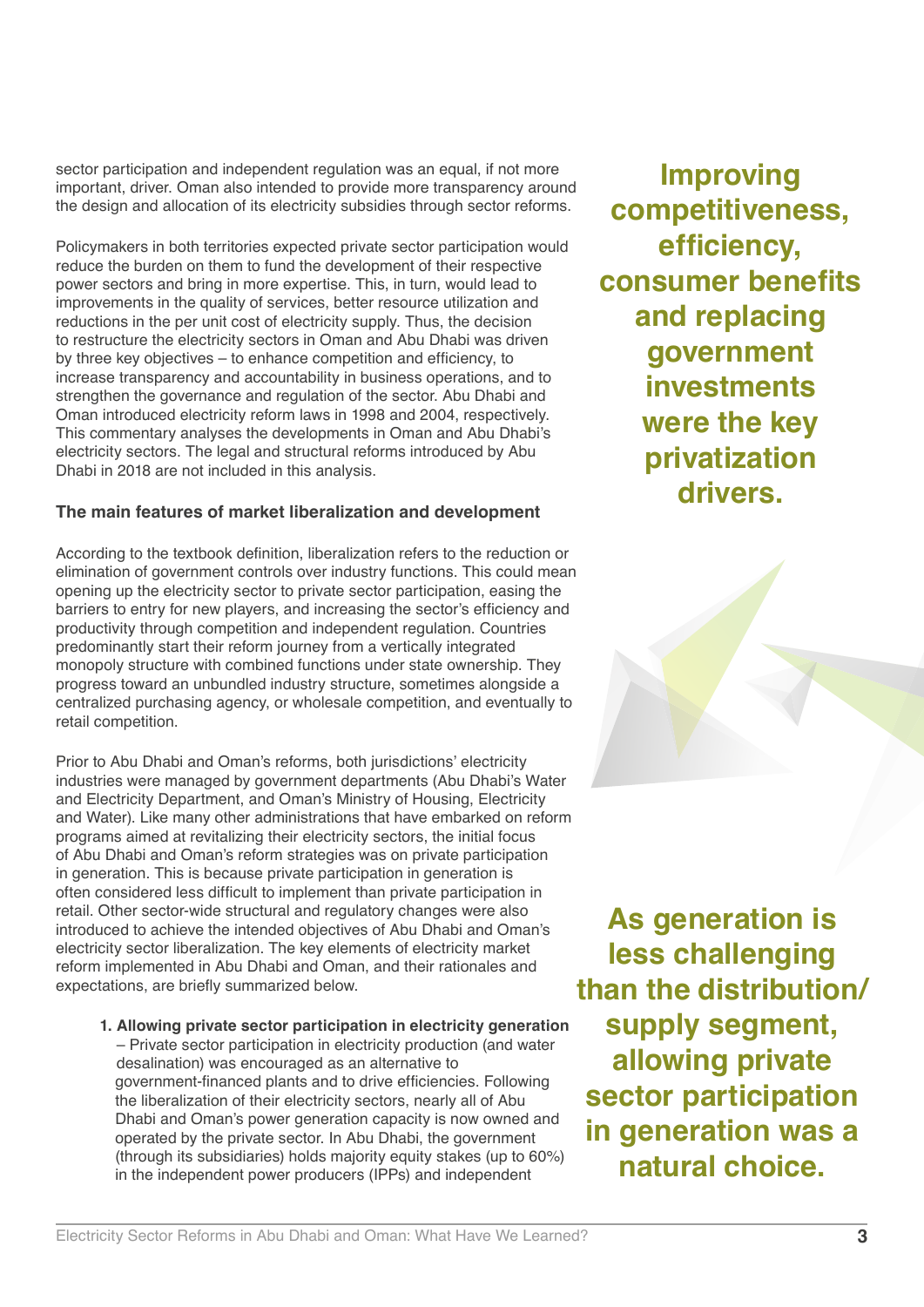**Electric utilities were vertically separated into generation, transmission and distribution functions.**

water and power producers (IWPPs). When plants were first restructured in Oman, the government allowed the private sector to retain between 60%-65% of the shares in IPPs and IWPPs. This shareholding pattern signalled a higher commitment from Oman to free up public resources for use in other developmental priorities compared with Abu Dhabi. Maintaining self-sufficiency in electricity generation through competitive tendering has been a core strategy in both administrations' supply-side planning.

**2. Restructuring the electricity industries to improve efficiency and enable competition** – The reform strategies of Oman and Abu Dhabi also included separating competitive and non-competitive business segments. The core functions performed by the incumbent utilities were split, separating functionally unbundled and regulated generation, transmission and distribution and supply companies. However, all successor companies were placed under a common electricity (and water, in the case of Abu Dhabi) holding company. In Oman, this was Nama Holding, and in Abu Dhabi this was either directly via the Abu Dhabi Power Corporation, or indirectly via the Abu Dhabi National Energy Company or TAQA (Figure 1). The holding companies in both jurisdictions were assigned the mandate of implementing their respective policies, including those relating to the privatization of the electricity (and related water) sector, managing the administrations' ownership of the wholly owned subsidiary companies and financing their business activities. In 2018, as part of new reform initiatives and Abu Dhabi's consolidation of emirate-owned entities, ADWEA was folded into the emirate's newly established department of energy (DoE).



Figure 1: Abu Dhabi's and Oman's (Main Interconnected System) post-reform electricity industries.

Source: KAPSARC.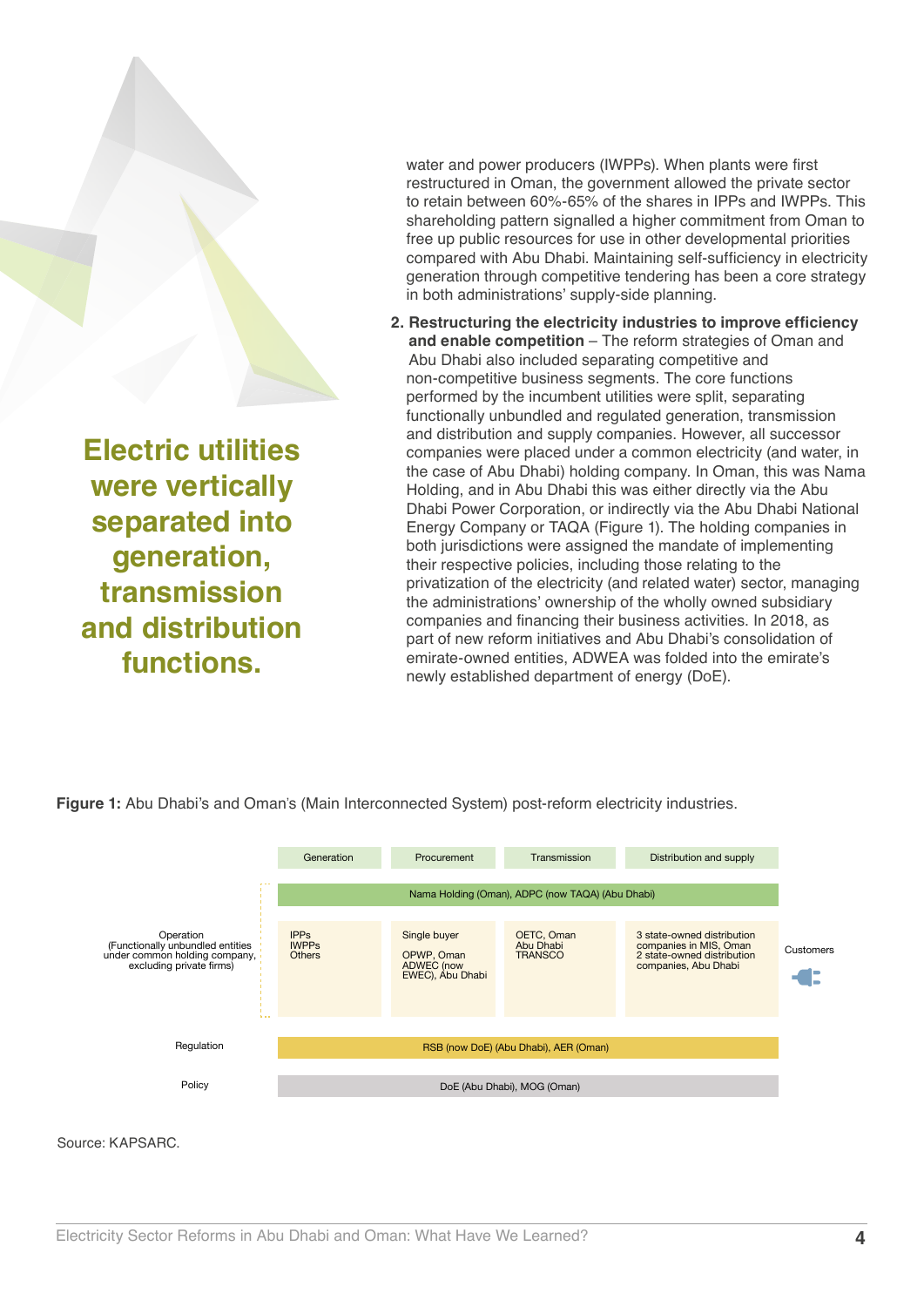- Electricity Sector Reforms in Abu Dhabi and Oman: What Have We Learned? **5** and related by-products.
- **Establishing an independent regulator was a central tenet of delivering a well-functioning market.**
- **3. Creating a centralized purchase agency to manage the transition** – Abu Dhabi and Oman both adopted a market structure based on a 'single buyer' model. One centralized agency in each jurisdiction was made responsible for procuring electricity from all producers in accordance with the power purchase agreements (PPAs), or power and water purchase agreements (PWPAs), and selling it to the state-owned distribution companies. The agency responsible for this in Abu Dhabi was the Abu Dhabi Water and Electricity Company (ADWEC) (now Emirates Water and Electricity Company [EWEC]), and the Oman Power and Water Procurement Company (OPWP) in Oman. Private producers were wary of the perceived market risks of a setup where retail electricity rates were kept low and subsidized. As such, the adoption of a single buyer model along with guaranteed long-term 'take-or-pay' provisions (a two-part payment mechanism comprising capacity and energy payments) were expected to address the concerns they had of possible under recovery of their fixed costs. In Abu Dhabi these provisions were guaranteed from 20 to 25 years, while in Oman the guarantee extended to 15 years for IPPs and 20 years for IWPPs. Attracting more private generation companies to enter the market allowed time for the electricity sector to gradually develop before transitioning toward a competitive wholesale market. This also favored the single buyer model.
- **4. Regulating the sector through an independent agency** As restructuring and privatization introduces new functions, service providers and expectations, it is important to have a neutral body to regulate the functioning of the sector and balance the competing interests of stakeholders fairly and transparently. Accordingly, the reform strategies included creating an independent regulator: the Regulation and Supervision Bureau (RSB) in Abu Dhabi and the Authority for Electricity Regulation (AER) in Oman. Both Abu Dhabi and Oman introduced legislation to regulate the sector, provide oversight, prevent market failures and achieve their policy objectives. In Abu Dhabi, this was Law No. 2 on the Regulation of the Water and Electricity Sector (amended in 2007 and 2009), and the Law for the Regulation and Privatization of the Electricity and Related Water Sector in Oman. Both regulators were given the authority to adjust prices to reflect the cost of supplying electricity to consumers. Rather than (annual) cost-plus or rate-of-return regulation, the RSB and AER adopted performance-based regulation (a multi-year revenue cap using consumer price index [CPI-X] regulation in Abu Dhabi and retail price index [RPI-X] regulation in Oman) to incentivize the efficient performance of regulated companies. This also helped to assist the two administrations' transition to competitive markets. As part of recent legislative and structural changes in Abu Dhabi, the regulatory functions of the former RSB are now undertaken by the newly established DoE. In addition to overseeing Abu Dhabi's electricity, water and wastewater sectors, the DoE's mandate now includes the production, processing, storage, transmission, distribution, supply, sale and purchase of natural gas, petroleum,

**A single buyer model was chosen for its simplicity and to encourage prospective private investors.**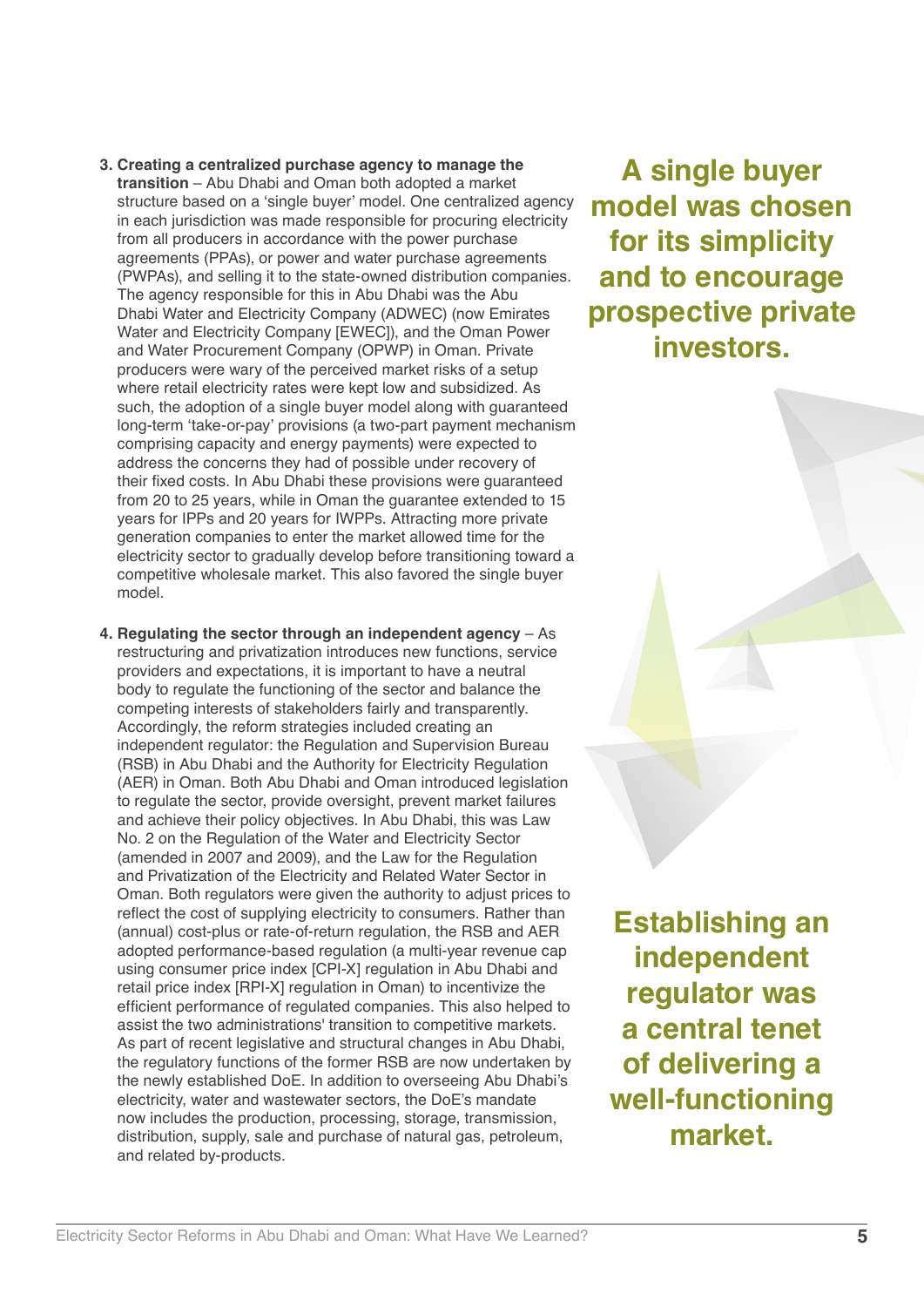## **Oman is exploring privatizing network businesses.**

**A more liberalized and competitive wholesale electricity market is not going to be a far-fetched dream.**

**Energy diversification strategies have both local and global dimensions.**

- **5. Expanding the scope of privatization to include transmission and distribution** – Alongside encouraging private sector entry into new power generation projects, Oman and Abu Dhabi also divested their ownership of existing generating plants to maximize the value of the parent companies. The government of Oman is contemplating partly privatizing its transmission and distribution business. It plans to sell up to 70% of its stakes in the country's four main electricity distribution companies (Muscat, Majan, Mazoon and Dhofar), and 49% of its stake in the Oman Electricity Transmission Company (OETC) by 2020. If these plans are realized, Oman will be the first country in the GCC and middle east and north Africa (MENA) region to have privatized its transmission business, widely considered a natural monopoly in the electricity value chain. The distribution segment is usually considered difficult to privatize. The privatization move aims to enhance resource utilization, attract foreign direct investment, reduce costs and share the transmission segment's profits among Oman's citizens.
- **6. Enhancing competition in the wholesale electricity supply through the spot electricity markets** – After implementing the reform strategies outlined above, Oman intends to put in place a new arrangement for the procurement of electricity through the spot electricity markets by 2020. Initially, this will only be for the Main Interconnected System (MIS). All existing electricity producers will have the option to join the spot market when their current contracts expire. This move is expected to increase competition in the power generation market and to provide a mechanism to make additional capacity available which might otherwise be inaccessible to third parties.
- **7. Diversifying Oman and Abu Dhabi's energy mixes to support energy security and environmental objectives** – The structural and regulatory reforms in Abu Dhabi and Oman's electricity markets aimed to develop viable, efficient and competitive electricity industries. Both jurisdictions also redefined their electricity policies to fulfill their visions of ensuring long-term energy and environmental sustainability. Abu Dhabi's growing reliance on natural gas imports for power generation and its wish to improve its environmental credentials have made energy diversification an important priority for the emirate. Oman has also pursued a strategy of diversifying its energy resources to relieve the pressures on the Sultanate's already constrained natural gas resources and to enhance its long-term energy sustainability. Both Oman and Abu Dhabi are committed to increasing the share of renewable energy capacity in their energy mixes (7% of generation capacity by 2020 in Abu Dhabi, and at least 10% of electricity output by 2025 in Oman). As such, clean energy is becoming an important part of both administrations' energy strategies. Plan Abu Dhabi 2030 acknowledges the need to use the emirate's available hydrocarbon resources cautiously and to explore the use of non-hydrocarbon resources. Oman's National Energy Strategy 2040 aims to release the domestically produced gas committed to electricity generation to stimulate the country's industrial and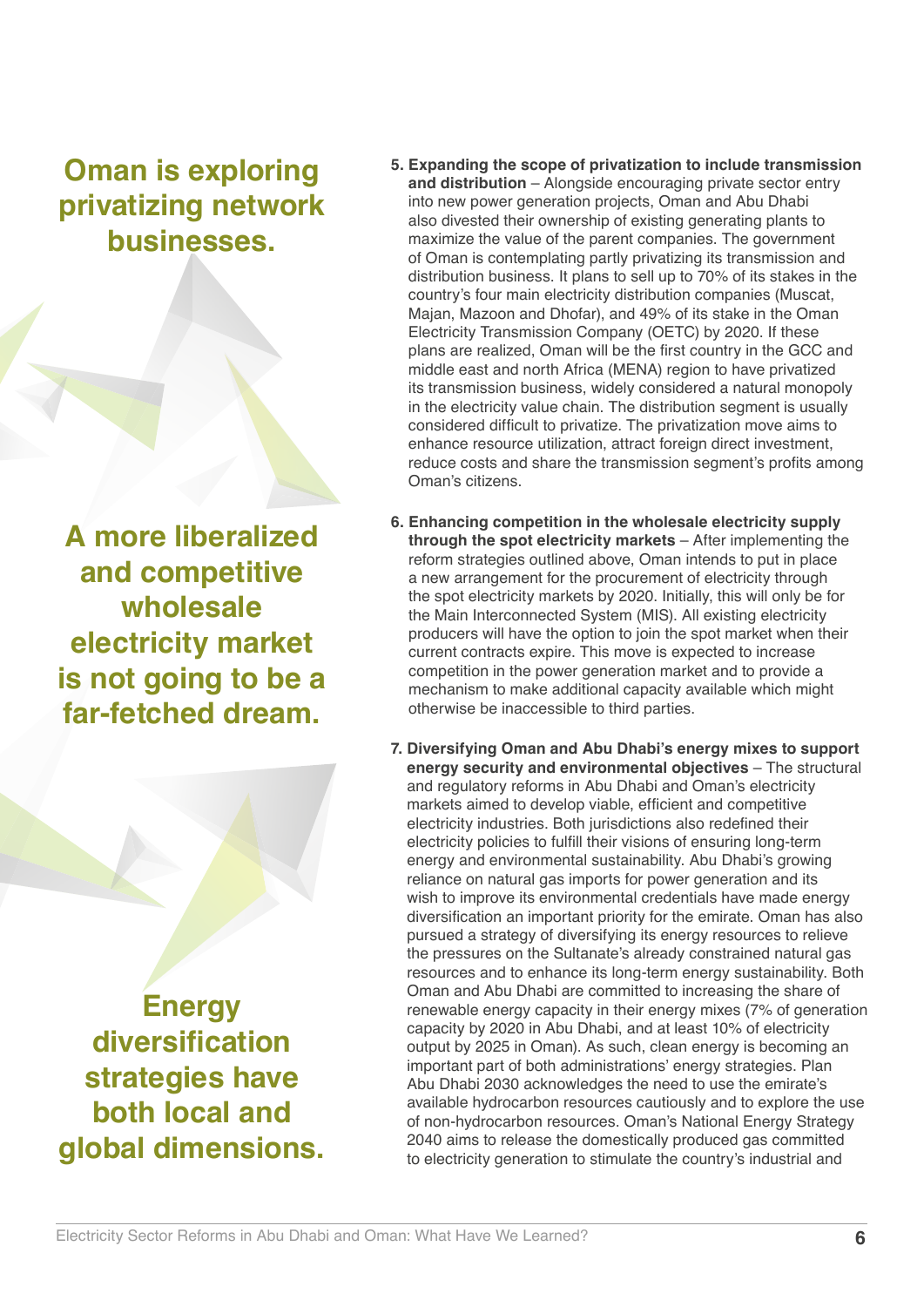economic development. Abu Dhabi is also developing a 5.6 gigawatt (GW) nuclear power plant to meet its economic needs and environmental goals.

#### **Key lessons for policymakers from the reforms in Abu Dhabi and Oman**

Abu Dhabi and Oman were among the few jurisdictions in the Gulf region to implement reforms aimed at facilitating stronger economic growth and improving competitiveness. Legislation and regulation are two tools often used to achieve public interest goals. The success of the liberalization process in Abu Dhabi and Oman is widely attributed to clear and comprehensive reform legislation, and effective regulatory oversight through an independent regulator. The important takeaways from their reform experiences are detailed below.

- **1. Well-drafted legislation offers better chances of advancing reform** – Well designed and clearly articulated legislation can help remove legal and economic barriers to investments in the electricity sector. The Electricity Law No. 2 of 1998 (Abu Dhabi) and the Sector Law of 2004 (Oman) provided a solid foundation to support both jurisdictions' reform agendas. These laws presented new designs for their electricity sectors, defined the public-private ownership arrangements, and clearly articulated the powers and functions of various successor entities, including the sector regulators. Clear distinctions between policy, planning and regulatory roles also minimized the possibility of any serious potential jurisdictional conflict between the successor entities and the administrations. The laws also included several provisions to encourage private sector engagement, which contributed to creating a stable and predictable market for private investments (both domestic and foreign). Aligned with the reform objectives, both laws encouraged the competitive procurement of power and sought to promote competition among market players. Oman's electricity law also defined potential areas for market liberalization, indicating policymakers' aspirations and the likely scope of future reforms. This was a noteworthy feature of its Sector Law and enabled the market to predict the sector's developments with greater accuracy. Abu Dhabi's electricity law also envisaged similar developments (e.g., bypass sales: the sale of water or electricity by providers of production capacity to persons other than the Abu Dhabi Water and Electricity Company). However, this has not yet materialized.
- **2. Regulatory independence, transparency and consistency can signal a fair and stable long-term regulatory regime**

–Traditionally, governments or governmental organizations have been given powers to regulate utility services when provided exclusively by government-owned companies. However, when reform programs are designed to encourage larger private sector involvement, the government's continued functioning in dual roles, i.e., as both the regulator and owner of state-owned companies, becomes untenable. As a result, creating a neutral sector regulator has become one of the central institutional issues of privatization

## **A good reform blueprint is no substitute for good legislation.**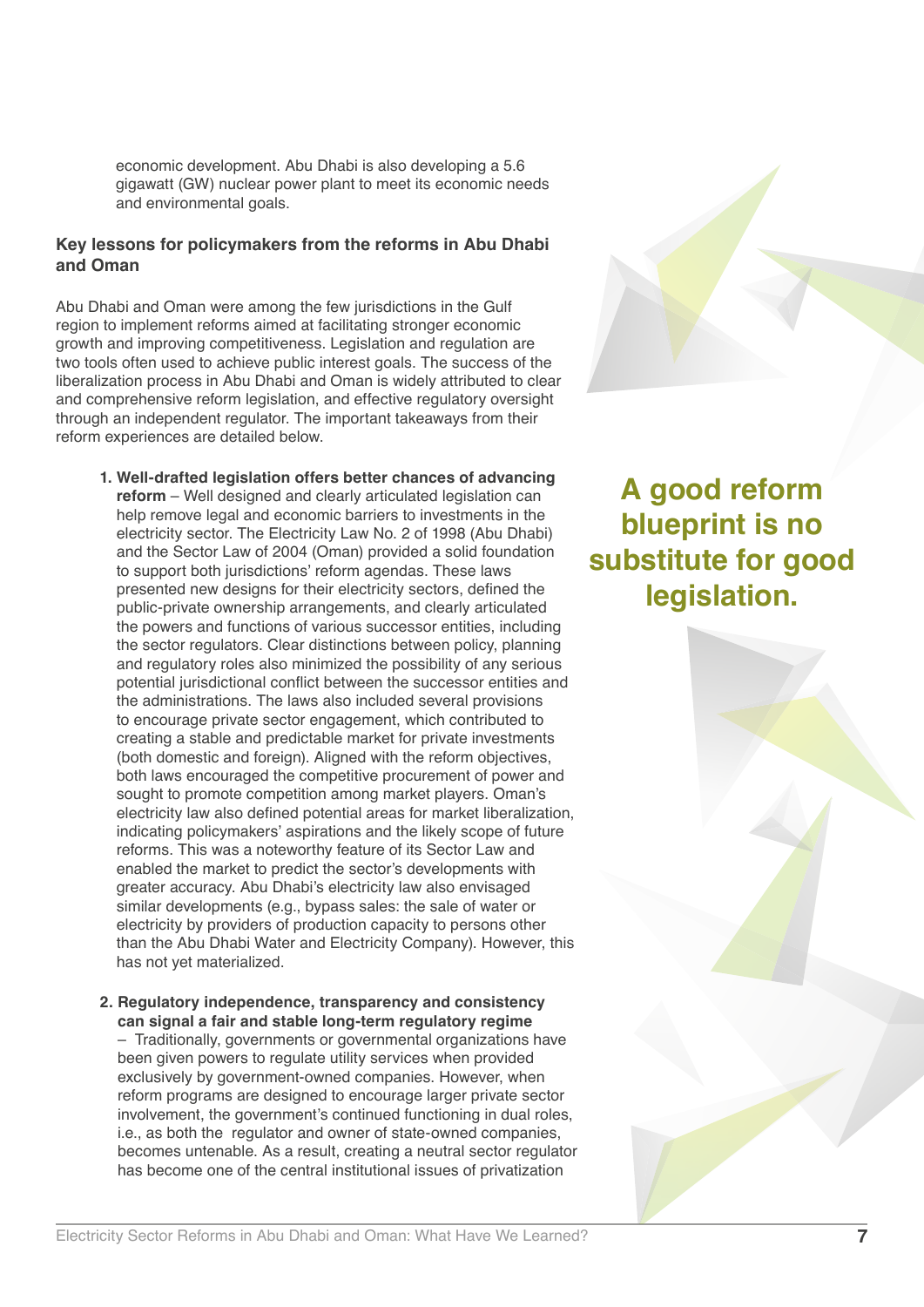**The independence, mandate and the active involvement of regulators have played crucial roles in supporting and achieving both administrations' reform agendas.**

**Bringing greater accountability was designed to foster high-quality regulation.**

reforms. The RSB (now DoE) in Abu Dhabi and AER in Oman were established with a clear and adequate mandate to regulate the respective sectors at arm's length from the administrations. The main features of the RSB and AER's regulatory governance that helped them establish credibility in the industry were their independence, accountability, transparency and consistency.

*Independence* – Both the RSB and AER were made independent regulatory bodies, overseeing the laws governing their respective electricity sectors. There was no direct representation from the regulated companies or either administration in these regulatory bodies. Even in the most politically sensitive task of determining consumer tariffs, regulatory decisions were based on the core principles of economic regulation. However, as any amendments to consumer tariffs in both Abu Dhabi and Oman require the approval of their respective governments, both administrations had the discretion to indicate their preferences for keeping consumer tariffs within a specified level for any consumer category by providing a commensurate subsidy.

To add more credibility to the decisions of the AER, no government employee or adviser can be appointed a member of the AER by the Council of Ministers. The autonomy of regulators was also safeguarded by their financial independence from the government. The operations of the AER and RSB were not funded through the government's budget but were self-financed through levies or license fees for regulated firms. Regulated firms were allowed to pass the costs of these to their customers (i.e., ratepayers instead of general taxpayers) through tariffs. The AER and RSB also enjoyed significant autonomy in determining their internal governance mechanisms, voting processes and reporting requirements.

*Accountability* – Accountability ensures regulatory bodies take effective decisions without undermining their independence. Both the AER and RSB were designed to be accountable to two administrative branches, the executive and the judiciary. In Abu Dhabi, the RSB was accountable to the Abu Dhabi Executive Council (equivalent to a cabinet for the Emirate of Abu Dhabi) on matters that fell under its jurisdiction. In Oman, the AER reports to the Council of Ministers for its accomplishments and failures, and it is also subject to the scrutiny of the State Audit Institution. Furthermore, the decisions of the AER can be challenged by licensees in the respective court of law or arbitration.

*Transparency* – Regulatory bodies must be shown to be independent and transparent to all stakeholders. Maintaining a fair degree of transparency in regulatory decisions and widely sharing information also helped the RSB and AER in building their trust among stakeholders. The RSB was required to maintain a public register containing all information of public interest regarding the issuance, exemption, modification, revocation or surrender of licenses. This information is publicly available. Oman has also implemented a similar public register. Besides this, the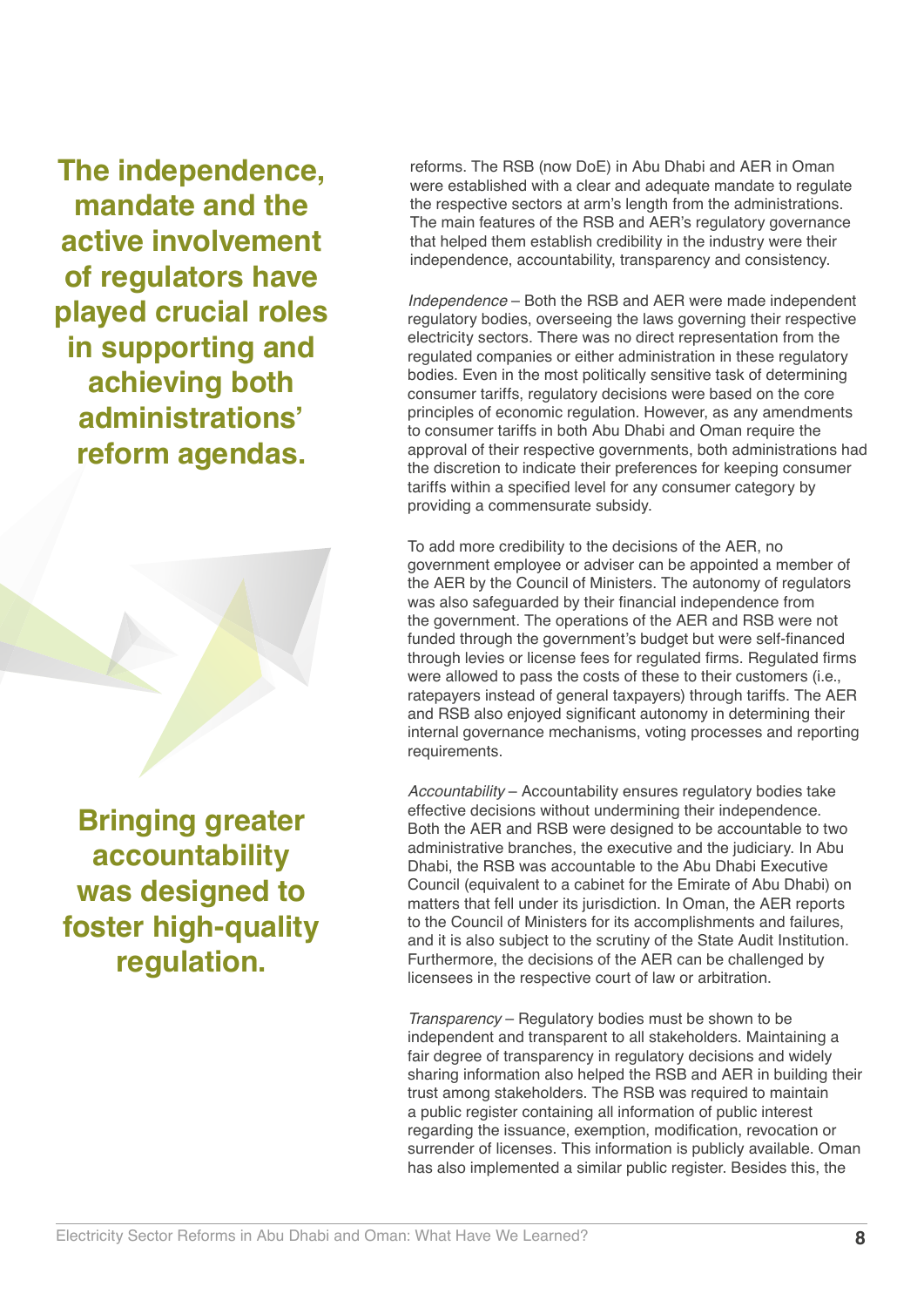RSB published and the AER still publishes all major decisions and follows a public consultation process before finalizing their decisions. The details of any objections, suggestions and views from the public and regulators are also documented and are accessible to the public. The regulators (now the DoE and AER) also maintain and provide other information, including comprehensive annual reports, price control calculations, time series data on a large number of parameters, regularly updated long-term planning documents, methodological and consultation papers, regulations, and codes, among other items. This information is publicly available.

*Consistency* – Firms interested in doing business in Abu Dhabi and Oman are more likely to construct their expectations around the history of the regulator's decisions. Thus, maintaining consistency can help to signal future regulatory decisions and retain, or even enhance, investors' business confidence. For example, Law No. 2 of 1998 (Abu Dhabi) required the RSB to act in as consistent a manner as practicable when making regulatory decisions. Both laws (Abu Dhabi's Law No. 2 of 1998 and Oman's Sector Law of 2004) also mandated regulators to treat cases consistently and not to discriminate between regulated firms, unless the law required it. Furthermore, regulators are obliged to minimize any regulatory burden, and they must consider the costs and benefits of regulatory decisions.

**3. Building regulatory capacity and responding to emergent challenges is crucial for achieving positive reforms** – Newly established bodies tasked with regulating, creating and maintaining a sustainable, self-sufficient electricity sector need to have a sound understanding of the sector's technical functioning, as well as its economic, social and environmental impacts. To do this, new regulators need to develop the requisite expertise and regulatory tools. In the initial years of the RSB's regulation of the electricity sector's new structure, it focused heavily on establishing the economic principles on which the sector would operate, including the multi-year price controls for network companies, bulk-supply tariffs, and the structure and calculation of transmission pricing. The RSB also employed well-qualified staff experienced in utility regulation in other countries. It placed significant importance on developing in-house competencies for sector regulation. It also had a preference for using external advisers only where this was more cost-effective than retaining staff. The AER in Oman followed a similar approach, and it has been able to maintain a small team of highly qualified staff.

The RSB and AER also demonstrated their forward-looking visions by responding to emerging challenges driven by technological innovations, evolving environmental and social priorities, and global events. Their initiatives included (a) developing regulatory frameworks to encourage smart and electric mobility, and (b) revisiting economic, legal and technical aspects of the current regulatory framework to help integrate renewable energy. The key regulatory objective of both the RSB and AER

**A wealth of information about the performance of regulated activities in Abu Dhabi and Oman is publicly available.**

**Ensuring consistency in regulatory decision-making is enshrined in the laws of Abu Dhabi and Oman.**

**The RSB and AER attached great importance to developing in-house competencies.**

**The need to understand emerging challenges was not overlooked.**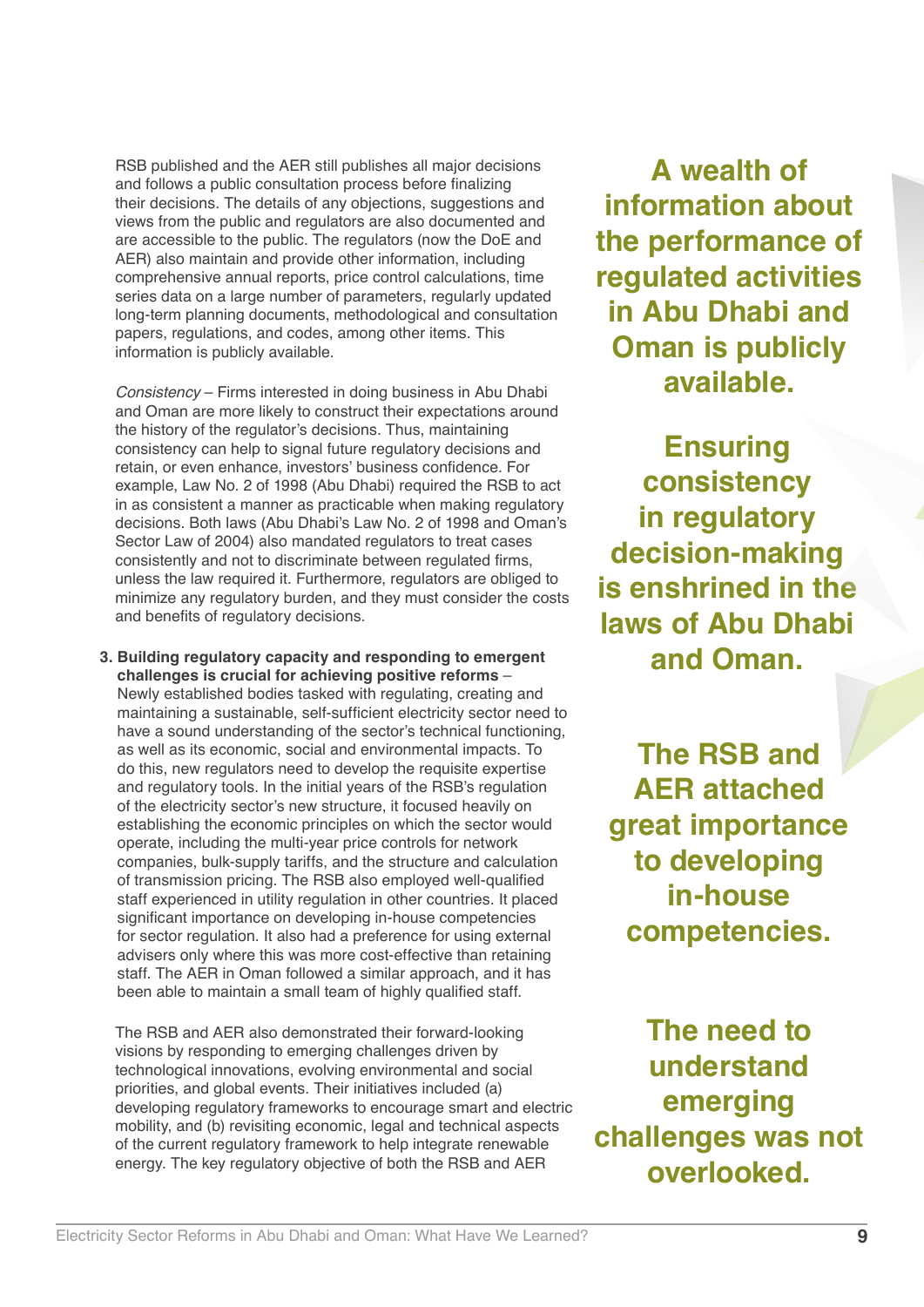was to drive improvements in sector efficiency through appropriate regulation. PowerWise in Abu Dhabi and Yaseer in Oman have used public awareness campaigns to champion sustainable energy consumption.

**4. Focusing on facilitating competition while controlling the monopolization of regulated I(W)PPs** – The liberalization of Abu Dhabi and Oman's electricity sectors placed significant emphasis on private sector participation in electricity (and water) production. The private sector now owns nearly all the electricity generation capacity in both jurisdictions. This successful reform outcome has been widely attributed to the political support and business-friendly environment created by the coordinated efforts of regulators and policymakers. Furthermore, the mandatory floating of at least 40% (previously 35%) of the shares of generation projects on the Muscat Securities Market (MSM) also helped to develop Oman's local stock market and benefited the wider community.

The involvement of the private sector is assumed to improve operational efficiencies compared with publicly run projects. However, if checks and balances are not put in place, the possibility of a monopolized market dominated by a limited number of private players remains. To avoid such an outcome, Abu Dhabi's and Oman's reform strategies included applying a market share threshold to safeguard against any market abuse. In both territories, applicants for any new capacity, or those wishing to expand their existing capacities, are not allowed to collectively own more than 25% of the market capacity without the regulator's prior review and consent. The 25% threshold is a trigger for a regulatory review to ensure that a breach of the threshold will not result in a less competitive market. This policy has helped develop less concentrated markets in both jurisdictions. The Herfindahl-Hirschman Index (HHI) is one of the regulatory tools used to assess market power concentration. An HHI of below 1,800 indicates a less concentrated (and potentially competitive) wholesale electricity market. Abu Dhabi and Oman both have low HHI scores, providing the conditions for potentially competitive markets. However, firms in these jurisdictions only have to compete while entering the market.

**Putting a threshold on market share was a conscious decision to prevent any potential market abuse.**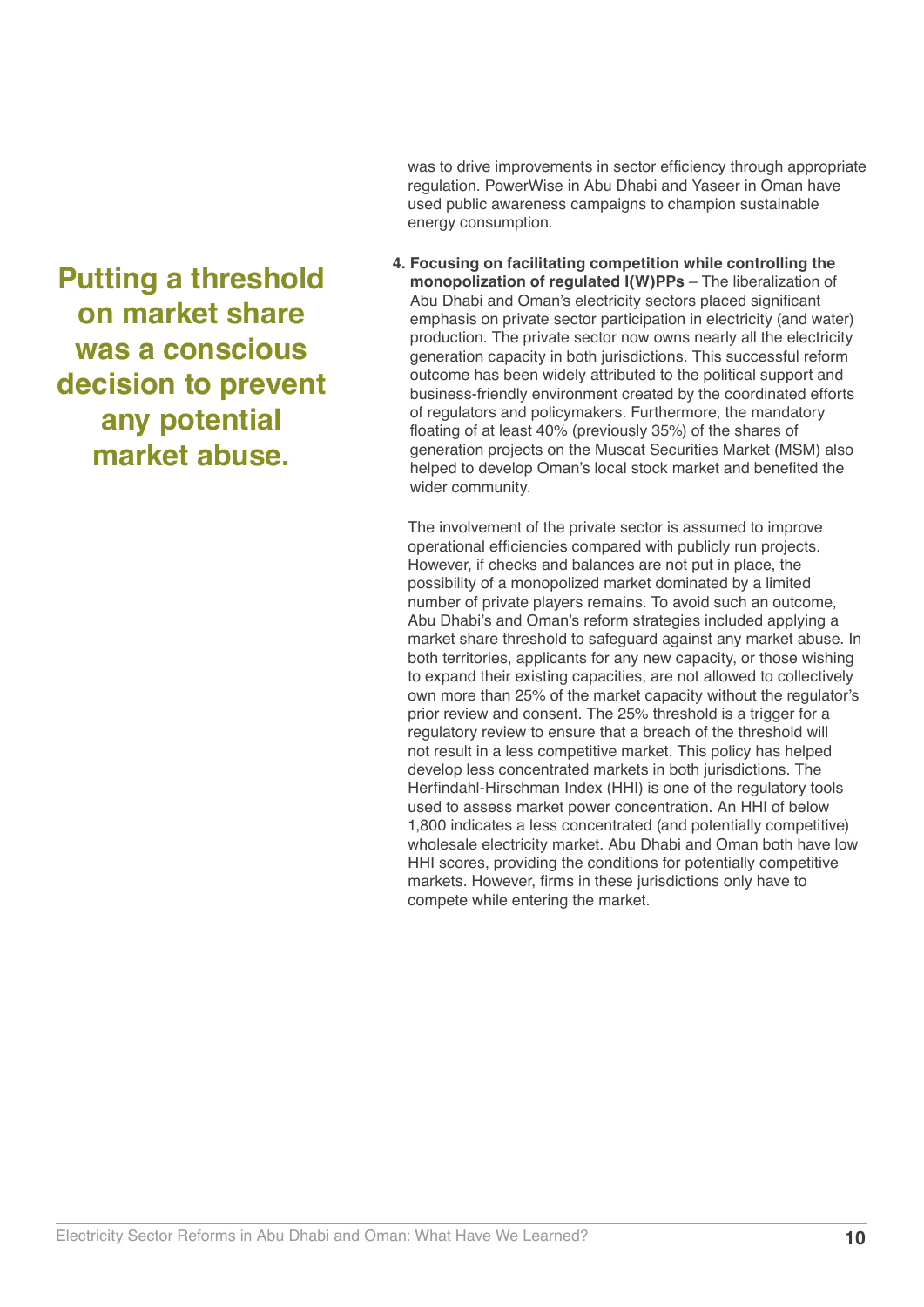

**Figure 2:** Herfindahl-Hirschman Index for GCC and European Union member states wholesale electricity markets.

Source: (i) Computed by KAPSARC for GCC member states for 2018, and (ii) collated from various sources for European wholesale electricity markets, for various years between 2015-2017.

- **5. Multi-year price controls with incentive schemes improved the cost efficiencies and quality of service in the network businesses** – From 1999, the RSB developed and applied a regulatory framework through a transparent consultative approach based on multi-year price controls for Abu Dhabi's transmission and distribution businesses. However, it was constrained by the availability of timely and robust data and forecasts. Upon its establishment, the AER adopted a similar framework. Multi-year price controls, coupled with performance and output-based incentives, provided a strong driver for these businesses to reduce their costs. This could lead to a reduction in the unit costs of electricity and water and, hence, customer tariffs and/or subsidy requirements. It could also improve the quality of service provided by these companies and their system operations.
- **6. Retail price reforms have moved slower than expected Abu** Dhabi and Oman have made significant progress in unbundling and reforming their electricity sectors and introducing higher and, in some cases, cost-reflective tariffs for various consumer categories over the past two decades. However, electricity tariffs in these jurisdictions are still heavily subsidized for many residential consumers. The RSB and the AER enjoyed a great degree of regulatory and organizational autonomy in determining tariffs. However, any amendments to consumer tariffs required the approval of their respective jurisdictional administrations.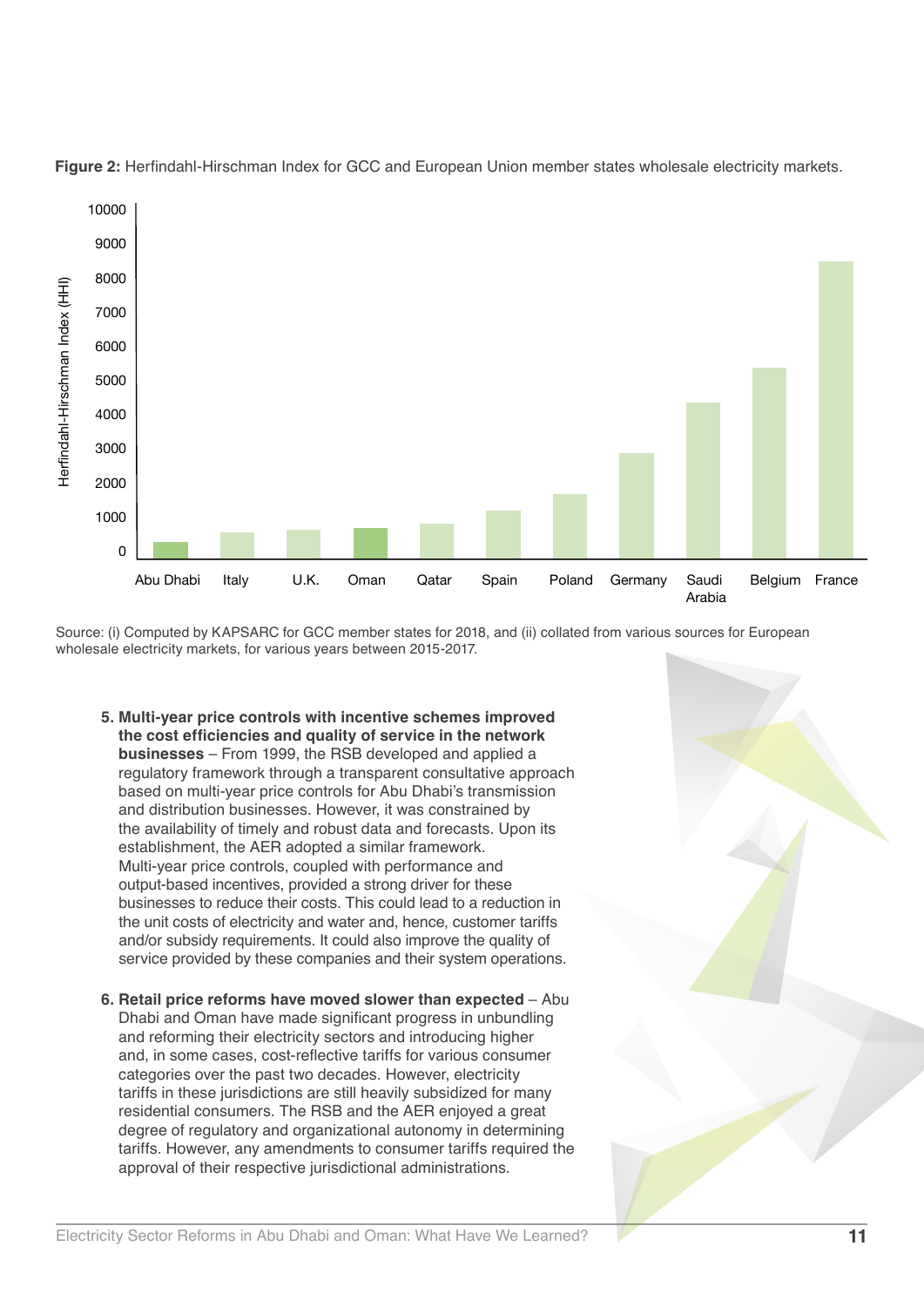**The pace of retail price reform has lagged behind developments in the wholesale electricity market.**

The slow pace of price reforms in the retail segment highlights the challenges faced by regulators in aligning consumer tariffs with market prices or cost recovery levels.

While the wholesale electricity value chain is moving toward a more competitive market, price levels in the retail segment remain heavily regulated and below the cost of service. Achieving and sustaining the desired reform outcomes is contingent upon aligning consumer tariffs with market prices or cost recovery levels and calibrating the pace and scope of reforms in the electricity sector. However, the decision to raise consumer tariffs has always been a decision taken by the authorities. Once they decide to raise consumer tariffs, such as in Abu Dhabi in 2015, the tariffs tend to rise rapidly to reflect costs. As always, tariff reforms require careful impact assessments and timing, given their potential impact on economic growth.

#### **Key takeaways**

There is no one-size-fits-all approach to electricity market reforms. Reform design and implementation processes require customization to suit local needs. The experiences of Abu Dhabi and Oman's electricity market liberalization and privatization indicate the important drivers for successful market reform. Political commitment and support, combined with well-drafted legislation, help create a conducive atmosphere for market reform. An independent, transparent and consistent regulator plays a critical role in establishing a fair and stable long-term regulatory regime. Advances in technologies, market structure and emergent challenges require more regulatory capacity. Other factors, such as market share, must also be addressed to prevent any potential market abuse. Proper price reform is a crucial component of achieving market reform objectives.

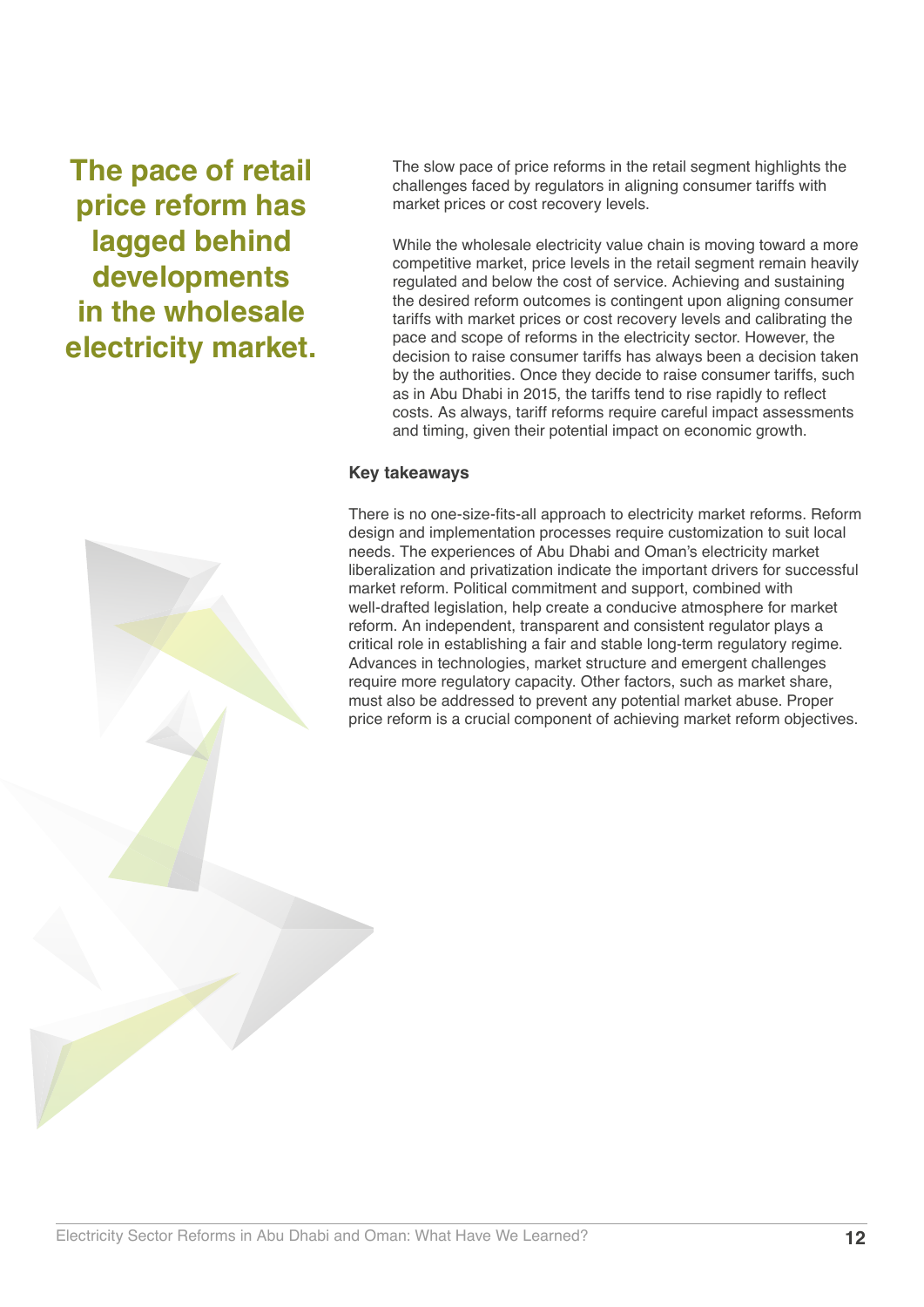## **About the commentary**

This commentary series is part of KAPSARC's continuing effort to disseminate our work on Regional Electricity Market Integration in the GCC within the Energy Transitions and Electric Power Research group.

## **About KAPSARC**

The King Abdullah Petroleum Studies and Research Center (KAPSARC) is a non-profit global institution dedicated to independent research into energy economics, policy, technology and the environment, across all types of energy. KAPSARC's mandate is to advance the understanding of energy challenges and opportunities facing the world today and tomorrow, through unbiased, independent, and high-caliber research for the benefit of society. KAPSARC is located in Riyadh, Saudi Arabia.

## **Legal Notice**

© Copyright 2019 King Abdullah Petroleum Studies and Research Center ("KAPSARC"). This Document (and any information, data or materials contained therein) (the "Document") shall not be used without the proper attribution to KAPSARC. The Document shall not be reproduced, in whole or in part, without the written permission of KAPSARC. KAPSARC makes no warranty, representation or undertaking whether expressed or implied, nor does it assume any legal liability, whether direct or indirect, or responsibility for the accuracy, completeness, or usefulness of any information that contain in the Document. Nothing in the Document constitutes or shall be implied to constitute advice, recommendation or option. The views and opinions expressed in this publication are those of the authors and do not necessarily reflect the official views or position of KAPSARC.